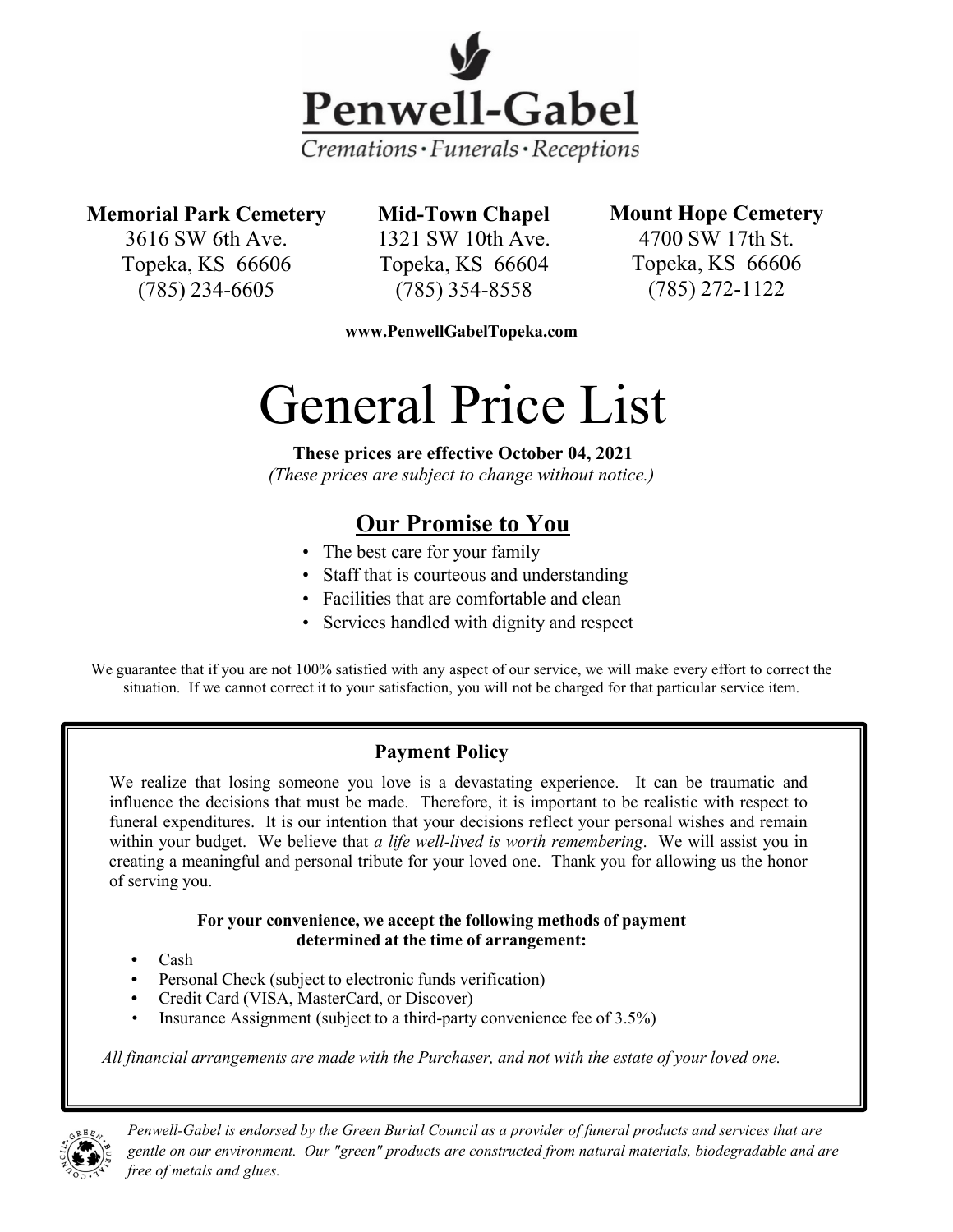# **General Price List**

The goods and services shown below are those we can provide to our customers. You may choose only the items you desire. **However, any funeral arrangements you select will include a charge for our basic services and overhead.** If legal or other requirements mean you must buy items you did not specifically ask for, we will explain the reason in writing on the statement we provide describing the funeral goods and services you selected.

| <b>Professional Services</b>                                                                                                                                                                                                                                              |                |  |
|---------------------------------------------------------------------------------------------------------------------------------------------------------------------------------------------------------------------------------------------------------------------------|----------------|--|
| <b>Transfer of Remains to Funeral Home</b>                                                                                                                                                                                                                                | \$325          |  |
| <b>Transfer of Remains to Local Point of Transportation</b>                                                                                                                                                                                                               | \$325          |  |
| Embalming                                                                                                                                                                                                                                                                 | \$695          |  |
| Except in certain special cases, embalming is not required by law. Embalming may be necessary, however, if you select certain                                                                                                                                             |                |  |
| funeral arrangements, such as a funeral with viewing. If you do not want embalming, you usually have the right to choose an<br>arrangement, such as direct cremation or immediate burial, that does not require you to pay for it.                                        |                |  |
| <b>Other Preparation of the Deceased</b>                                                                                                                                                                                                                                  |                |  |
| Dressing/Cosmetizing/Normal Restoration                                                                                                                                                                                                                                   | \$295          |  |
| Bathing and Disinfecting of Unembalmed Remains                                                                                                                                                                                                                            | \$150          |  |
| Special Restoration or Autopsy Care                                                                                                                                                                                                                                       | \$100 per hour |  |
| Refrigeration/Custodial Care of Unembalmed Remains (after 72 hours, the charge will be \$100 per day)                                                                                                                                                                     | \$100          |  |
| <b>Basic Services and Overhead of Funeral Director and Staff</b>                                                                                                                                                                                                          | \$2,740        |  |
| Our fee for the basic services of funeral director and staff includes, but is not limited to, staff to respond to initial request for service;<br>arrangement conference with family and responsible parties; arrangement of funeral; preparation and filing of necessary |                |  |

authorizations and permits; recording vital statistics; preparation and placement of obituary notice; care of body; and coordination with those providing other portions of the funeral. Also included in this charge are overhead expenses relative to our facilities such as professional licensing, legal and accounting fees, insurance, building and utility expenses, maintenance, taxes, equipment, furnishings, and administrative expenses.

This fee for our basic **services and overhead** will be added to the total cost of the funeral arrangements you select. (This fee is already included in our charges for direct cremations, immediate burials, and forwarding or receiving remains.)

| <b>Supervision &amp; Facilities</b>                                                                 |                          |                     |
|-----------------------------------------------------------------------------------------------------|--------------------------|---------------------|
| Use of Facilities and Staff for Private Family Viewing                                              |                          | \$100               |
| Limited to 30 minutes and 10 people                                                                 |                          |                     |
| Use of Facilities and Staff for Viewing or Gathering Immediately Preceding Ceremony at Our Facility |                          | \$195               |
| Use of Facilities and Staff for Public Viewing or Gathering                                         |                          | \$395               |
| Use of Facilities and Staff for Funeral or Memorial Ceremony                                        |                          | \$395               |
| <b>Supervision of Graveside Ceremony at Cemetery</b>                                                |                          | \$150               |
| This charge does not include equipment used at the cemetery. Prices may vary by cemetery.           |                          |                     |
| Supervision of Viewing or Gathering Immediately Preceding Ceremony at Other Facility                |                          | \$195               |
| <b>Supervision of Public Viewing or Gathering at Other Facility</b>                                 |                          | \$395               |
| <b>Supervision of Funeral or Memorial Ceremony at Other Facility</b>                                |                          | \$395               |
| <b>Supervision of Witness Cremation</b>                                                             |                          | \$100               |
| <b>Reception Room Rental</b>                                                                        |                          | \$395               |
| <b>Automotive Equipment</b>                                                                         |                          |                     |
| Hearse                                                                                              |                          | \$350               |
| Limousine                                                                                           |                          | \$275               |
| Charges for all vehicles outside 35 mile radius                                                     | \$2.25 per mile, one way |                     |
| Merchandise                                                                                         |                          |                     |
| Wood Caskets *                                                                                      | available from           | \$1,065 to \$8,995  |
| <b>Metal Caskets</b> *                                                                              | available from           | \$1,680 to \$9,785  |
| <b>Outer Burial Containers*</b>                                                                     | available from           | \$1,050 to \$12,495 |
| $Urns*$                                                                                             | available from           | \$95 to \$2,380     |
| <b>Cremation Caskets and Alternative Containers*</b>                                                | available from           | \$150 to \$8,995    |
| *A complete price list will be provided at the funeral home.                                        |                          |                     |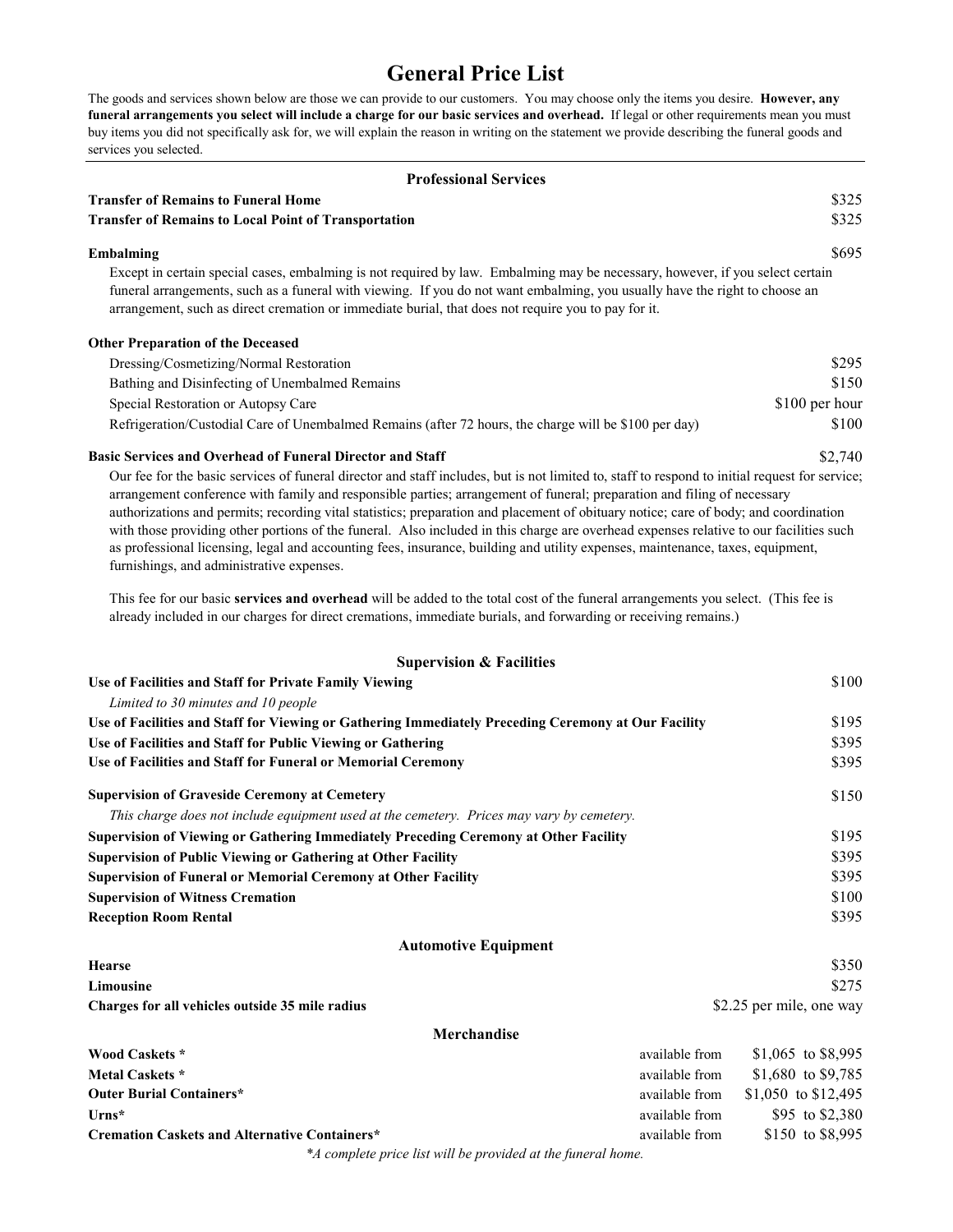#### **Additional Merchandise & Services**

| Memorial Package - Basic                           | \$140 | Life Stories Personal Tribute DVD                       | \$45                       |
|----------------------------------------------------|-------|---------------------------------------------------------|----------------------------|
| Memorial Package - Standard                        | \$170 | (if purchased separately from Memorial Package)         |                            |
| Memorial Package - Premium                         | \$190 | Includes up to 40 photos, additional photos \$1.00 each |                            |
| Visitors Register Book (Basic)                     | \$65  | Additional Life Stories DVD (per copy)                  | \$25                       |
| Memorial Folders (Basic, per 100)                  | \$40  | Livestreaming of Service (where available)              | \$45                       |
| Additional Memorial Folders (Coordinating, per 50) | \$20  | Air Shipping Container                                  | \$325                      |
| Prayer Cards (Basic, per 100)                      | \$40  | Floral Arrangements                                     | Available from \$50 and up |
| Additional Prayer Cards (Coordinating, per 50)     | \$20  | Custom Theme Interior                                   | Starting at \$145          |
| Acknowledgment Cards (per 25)                      | \$10  | Crucifix and Crosses                                    | \$25                       |
| Color Printing Fee (Basic folders, per 100)        | \$15  | Cremation of Remains                                    | \$350                      |
| Personalized Programs/Bulletins/Folders (per 100)  | \$100 | <b>Shipment of Cremated Remains</b>                     | <b>Actual Postage</b>      |
| Memorial Candle                                    | \$20  | Priority Express via USPS                               |                            |
| Laminated Obituary Bookmark                        | \$3   | Shawnee County Coroner Cremation Permit                 | \$50                       |

#### **Alternative Selections**

#### **Forwarding of Remains to Another Funeral Home**

Our charge for this service includes transfer of remains to funeral home, embalming, dressing, cosmetizing, basic services of funeral director and staff, and transfer of remains to local point of transportation. *This charge does not include use of facilities for viewing, ceremony, shipping charges, any merchandise or cash advance items.*

#### **Receiving Remains From Another Funeral Home**

Our charge for this service includes transfer of remains from local point of transportation to funeral home, basic services of funeral director and staff, and hearse to cemetery. *This charge does not include use of facilities for viewing or ceremony, supervision of graveside ceremony, shipping charges, any merchandise or cash advance items.*

#### **Anatomical Donation**

#### **Direct Cremation available from \$1,895 to \$10,890 available from \$1,895 to \$10,890**

Our charge for this service includes transfer of remains to funeral home, refrigeration of unembalmed remains, minimal services of funeral director and staff, and cremation of remains. *This charge does not include preparation of body, our involvement in planning of ceremony, use of facilities for viewing or ceremony, any merchandise or cash advance items.*

If you want to arrange a direct cremation, you can use an alternative container. Alternative containers encase the body and can be made of materials like fiberboard or composition materials (with or without an outside covering). The containers we provide are cardboard containers. All merchandise must meet crematory requirements.

| Direct cremation with container provided by purchaser                                     | \$1,895             |
|-------------------------------------------------------------------------------------------|---------------------|
| Direct cremation with alternative container (cardboard box, no lining)                    | \$2,045             |
| Direct cremation with cremation casket, alternative container, or wood casket as selected | \$2,045 to \$10,890 |

#### **Memorial Cremation** Unsupervised

Our charge for this service includes transfer of remains to funeral home, refrigeration, minimal services and overhead of funeral director and staff, assistance in coordination of a memorial ceremony at another location, and cremation fee. *This charge does not include casket or alternative container, urn, supervision of memorial ceremony, any merchandise, or cash advance items.*

#### **Memorial Ceremony** when no other services provided

Our charge for this service includes minimal services and overhead of funeral director and staff, gathering and ceremony or supervision of gathering and ceremony at our facility or another on the same day. *This charge does not include urn, any merchandise or cash advance items.*

#### **Immediate Burial**

#### available from \$2,890 to \$12,675

Our charge for this service includes transfer of remains to funeral home, refrigeration of unembalmed remains, dressing, basic services of funeral director and staff, and hearse to cemetery. *This charge does not include merchandise, use of facilities for viewing, ceremony, supervision of graveside ceremony or cash advance items.*

Immediate burial with casket provided by purchaser  $$2,890$ 

Immediate burial with casket as selected

\$3,955 to \$12,675

\$950

# \$2,905

\$1,440

# \$2,495

\$3,460